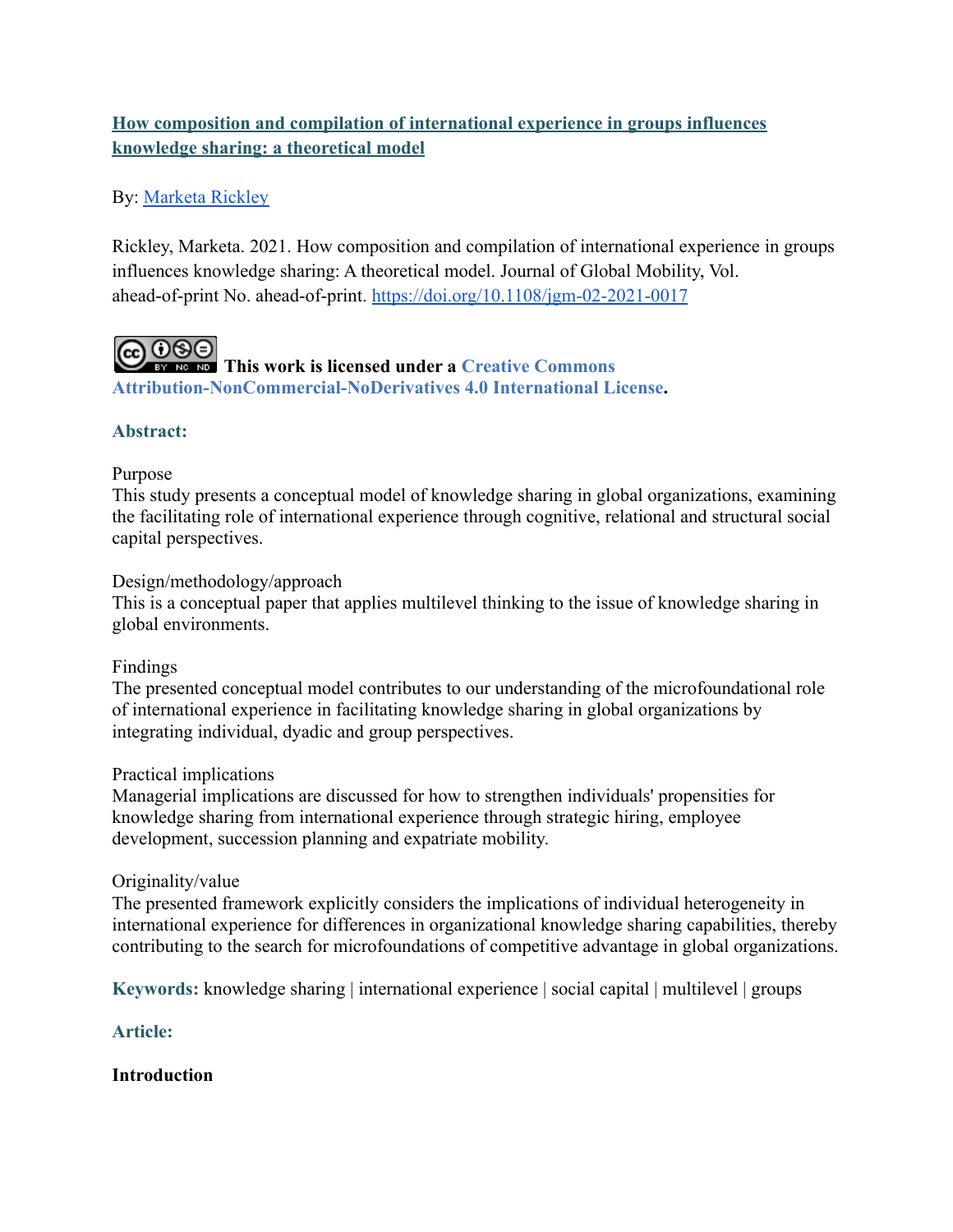Variance in multinational companies' (MNCs') abilities to create and capture value in the global business environment is partly determined by differential capabilities to receive, recombine and deploy knowledge. MNCs are superior vehicles for creating and transferring knowledge across borders and this superiority serves as the reason for the existence and growth of multinational firms (Caves, 1971; Kogut and Zander, 1993; Gupta and Govindarajan, 2000). However, creating knowledge in organizational contexts where multiple cultural, institutional and competitive perspectives intersect remains challenging, and sharing knowledge across borders is far from frictionless. Its success depends on the resources and capabilities of the organization (Kogut and Zander, 1993).

A valuable knowledge-based resource that underlies organizational capabilities for knowledge creation and knowledge sharing in global environments is the international experience of managers and employees (Tasheva and Nielsen, 2020). Defined as exposure to or interactions with members or elements of a different culture (Maddux et al., 2021), international experience stimulates knowledge creation through innovative problem-solving (Bantel and Jackson, 1989), enhanced creativity (Maddux and Galinsky, 2009) and superior leveraging of organizational knowledge (Oldroyd et al., 2019). It facilitates knowledge sharing because internationally experienced individuals have better and more flexible communication skills (Backmann et al., 2020; Jang, 2017; Hong, 2010), exhibit increased levels of interpersonal trust (Chua et al., 2012; Cao et al., 2014), display reduced outgroup bias (Tadmor et al., 2018) and have greater tendency toward facilitating knowledge flow (Wang, 2015).

However, despite these important insights indicating that international experience enhances individuals' capabilities for creating, disseminating and absorbing knowledge, the role of group or team dynamics in affecting knowledge sharing in global environments is undertheorized and understudied (Foss and Pedersen, 2019). Given that knowledge sharing is not only contingent on the experience of the knowledge sender but hinges also on the experience of the knowledge receiver (Burmeister et al., 2018), it is necessary to also examine how international experience and relational ties among group members prompt dyadic interaction among individuals. Furthermore, as global work is often performed in groups or teams (Zander et al., 2015), knowledge sharing in contemporary organizations is not just an interaction between a sender and receiver but emerges as a group process in which the composition and compilation of international experience among group members can be expected to matter. Indeed, as noted by Zhao and Anand (2009), knowledge sharing within a collective is more than a simple aggregate of individuals' abilities, motivations and opportunities to engage in the act (Burmeister et al., 2018; Shao and Ariss, 2020; Chang et al., 2012), but it is a synergistic outcome of individual complementarities, interdependencies and interactions in groups. Based on these insights, this study uses multilevel reasoning to present a conceptual model connecting: (1) individual-level cognitive impacts of previous international experience, (2) dyadic relationships between individuals that stimulate interaction, and (3) group-level compositional and compilational patterning of international experience, to knowledge sharing in collectives.

To date, few studies on knowledge sharing feature individual behavior or account for heterogeneity among individuals (Foss and Pedersen, 2019). With the notable exception of Haas and Cummings (2015), fewer still link individual heterogeneity to knowledge sharing in groups or organizations (Foss and Pedersen, 2019). This study begins to fill this gap by explicitly attending to individual differences in international experiential backgrounds and by theoretically exploring how these differences affect individuals' propensities for knowledge sharing within a collective. This paper makes several theoretical contributions. First, by integrating cognitive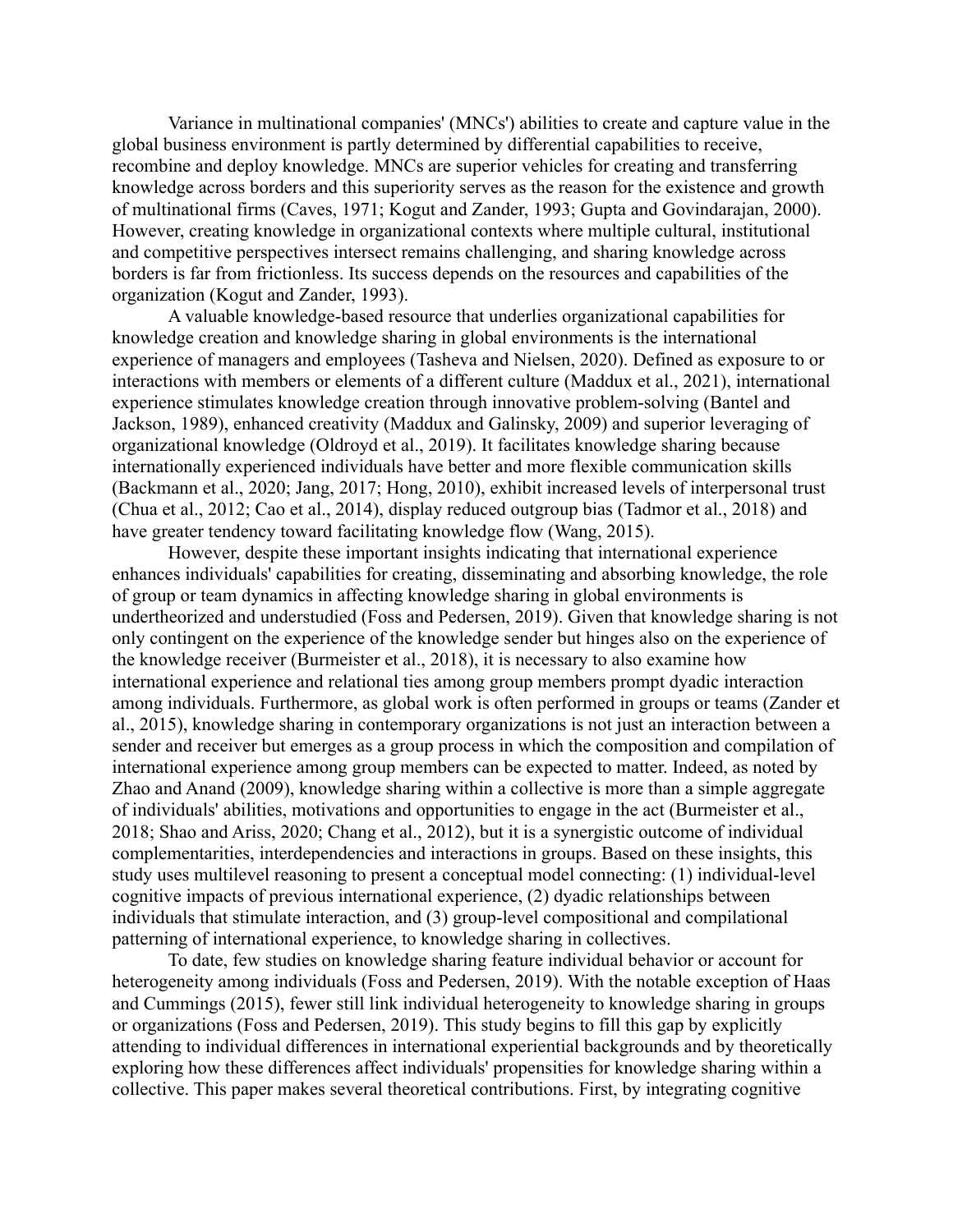(individual-level), relational (dyad-level) and structural (group-level) social capital perspectives, the presented framework offers a conceptual foundation for future research on the microfoundations of knowledge sharing capabilities, which have so far received inadequate attention in global contexts (Foss and Pedersen, 2019; Meyer et al., 2020). Second, the study develops new multilevel theory on the nature of the relationship between international experience and knowledge sharing. Even as the scholarly literature on the benefits and drawbacks of international experience continues to expand, much of the emphasis remains on exploring individual-level outcomes, such as creativity or psychological adjustment of global workers, with less research investigating how international experience influences group dynamics (Maddux et al., 2021). This study extends international experience research to consider its influence on individuals' interactions and group behaviors.

The paper is structured as follows. First, I review relevant background literature on knowledge creation and knowledge sharing between individuals in global environments. Second, I theoretically link propensities for knowledge sharing to international experience. Third, I introduce a model depicting how enhanced individual cognition, dyadic relational ties, and the structural composition and compilation of international experience in groups influences knowledge sharing. Next, I discuss how the model can be empirically tested. Lastly, implications of the conceptual model for theory and practice are presented.

#### **The role of individuals in knowledge sharing**

Knowledge sharing is integral to the productivity of MNCs (Kogut and Zander, 1993; Doz et al., 2001) and has been tied to MNC growth and capabilities for acquiring and sustaining competitive advantage (Gupta and Govindarajan, 2000; Bartlett and Ghoshal, 1989). Despite recognition that knowledge is embedded in individuals (Grant, 1996; Nonaka, 1994) and is expressed through "regularities by which members cooperate in a social community (i.e. group, organization, or network)" (Kogut and Zander, 1992, p. 383), research examining knowledge flows between individuals in global contexts is comparatively limited (Haas and Cummings, 2015)–in particular when contrasted with the number of studies that conceptualize knowledge sharing as occurring not between people but between organizational units (for recent reviews, see Michailova and Mustaffa, 2012; Andersson et al., 2016; Foss and Pedersen, 2019).

A possible reason for the paucity of research on knowledge sharing among individuals is that the phenomenon is difficult to directly observe. By definition, knowledge sharing is a voluntary act between parties (Davenport, 1997) that transpires when information from the sender interacts with the recipient's perspectives and beliefs (Nonaka and Takeuchi, 1995). As such, it is a cognitive act with few physical manifestations (Huber, 1991) whose success depends not only on the kind of knowledge being shared, but also on individuals' abilities, motivations and opportunities to share (Ipe, 2003). Several common factors have consistently been noted to affect individuals' knowledge-sharing behaviors in global environments. These include individuals' cognitive abilities (Li et al., 2014), cultural intelligence (Chen and Lin, 2013; Stoermer et al., 2021), absorptive capacities (Zhao and Anand, 2009; Minbaeva et al., 2003), communication skills (Heizmann et al., 2018) and also openness to diversity and change (Fong Boh et al., 2013). In the sender—recipient dyad, knowledge sharing is easier with demographic and experiential homophily (Haas and Cummings, 2015; Mäkelä et al., 2012), interpersonal trust (Fong Boh et al., 2013; Raab et al., 2014), overlapping knowledge domains (Phillips et al., 2004), as well as previous formal or informal relational ties (Li et al., 2014; Bell and Zaheer,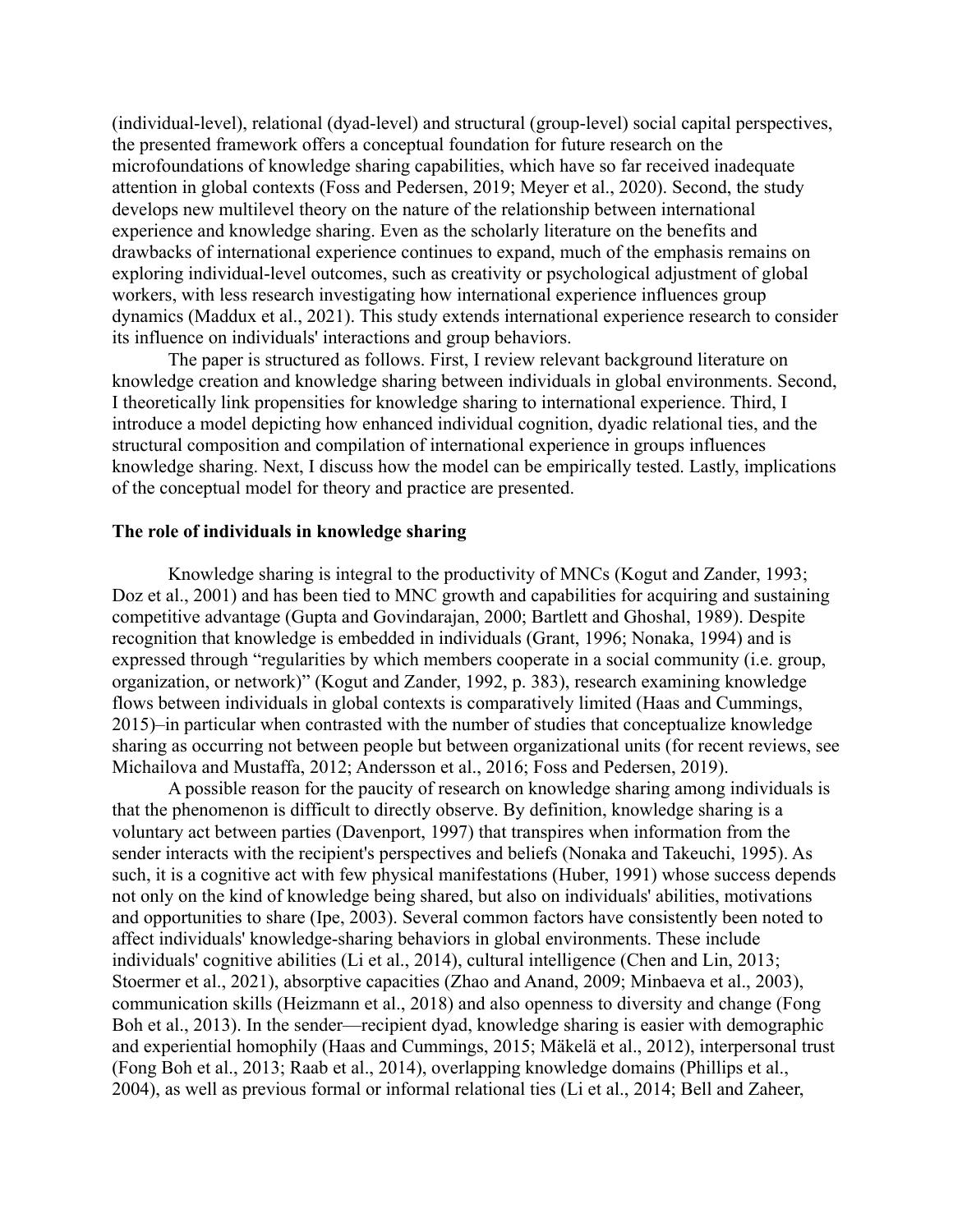2007; Hansen, 1999). Finally, the structural properties of the interpersonal network have also been shown to influence the effectiveness of knowledge sharing in groups (Hansen et al., 2005).

These findings from management are augmented by insights from information systems research, where scholars have exploited the empirical advantages of using communication technology to examine knowledge sharing processes among individuals in organizational contexts (for a recent review, see Ahmed et al., 2019). In contrast to knowledge sharing that occurs face-to-face and is thus difficult for researchers to observe, capture and measure in real time, use of communication technologies generates visible, storable and recoverable trails of evidence about the knowledge sharing process (Treem and Leonardi, 2013). For example, social media use reveals not only the informational content of the knowledge being shared but also the patterns of communication between individuals (Leonardi, 2014), yielding valuable insights about the personal and communal factors that affect knowledge sharing behaviors in organizational settings. From this line of research, individuals' propensities to share knowledge with others increase when individuals perceive that contributing knowledge can enhance their professional reputations (Leonardi and Treem, 2012), when individuals share domains of expertise (Leonardi, 2017), when there are expectations of reciprocity (Leonardi, 2017) and with higher levels of interpersonal trust (Mejova et al., 2011). Furthermore, knowledge sharing is facilitated by greater professional homophily between individuals (Kwayu et al., 2021), by differences in status or hierarchical position (Kwayu, 2020) and by individuals holding accurate and shared metaknowledge of "who knows what" and "who knows whom" in the organization (Leonardi, 2014, 2015), suggesting that group composition and structure influence knowledge sharing behaviors among individuals.

In sum, the extant literature suggests that interpersonal knowledge sharing is facilitated by the (1) cognitive, (2) relational and (3) structural social capital of the individuals involved. In group settings, knowledge sharing is thus a multilevel process where individual heterogeneity, member interactions and the structure of the collective all play an important role (Mäkelä et al., 2012; Nahapiet and Ghoshal, 1998). In what follows, I draw on this three-dimensional concept of social capital introduced by Nahapiet and Ghoshal (1998) as a basis for the theoretical exploration of international experience in facilitating knowledge sharing in global environments.

In the next section, I outline the rationale for why international experience can be expected to facilitate knowledge sharing at these three levels. Figure 1 summarizes the theoretical relationships to be explored in this study.

## **International experience as a facilitator of knowledge sharing**

International experience as cognitive social capital

To provide a theoretical foundation for the cognitive impacts of multiple international experiences, I draw on social learning theory (Bandura, 1977) and experiential learning theory (Kolb, 1984). These theories suggest that cognitive gains occur when encountered behaviors (Bandura, 1977) and experiences (Kolb, 1984) that do not fit with an individual's existing expectations lead to cognitive dissonance. For individuals studying, working or living abroad, cognitive dissonance is a common sensation. Colloquially it is referred to as culture shock, which is a psychological state that arises when the behaviors and interactions that people experience while in a foreign environment run counter to their existing knowledge and belief systems. It is uncomfortable and drives individuals to seek resolution through one of two learning processes: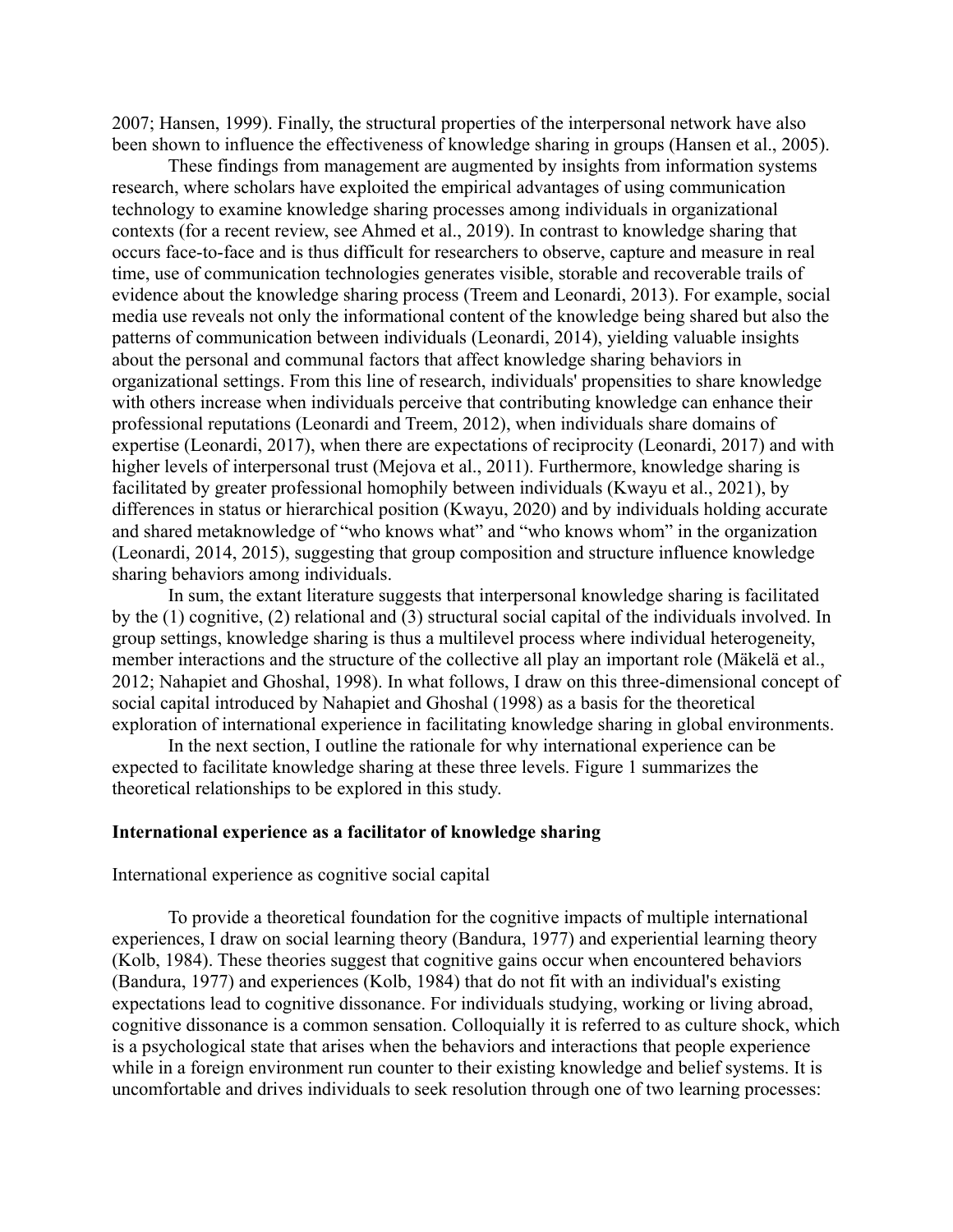assimilation or accommodation (Piaget, 1955).

The process of assimilation is triggered when individuals encounter new information that fits into existing cognitive schema (Piaget, 1955). Assimilation builds richness to existing schema and increases individuals' volume of knowledge. It develops individuals' intrapersonal competencies (Maddux et al., 2021), including general cognitive abilities, language skills and cultural intelligence, which is defined as the cross-cultural ability to effectively receive and process cross-cultural messages and display culturally appropriate behaviors in international settings (Ang et al., 2006; Early and Ang, 2003). Extant research also points to the power of international experience for general adjustment (Nguyen and Benet-Martinez, 2013), which manifests in individuals' openness, flexibility and willingness to accept change.

While certain international experiences serve to enrich existing cognitive schema, others create connections between schemas. When international experiences do not align with an existing cognitive schema, they prompt a mental effort to change and reshape the connections between schematic elements through the process of accommodation (Piaget, 1955; Lord and Hall, 2005). Empirical evidence indicates that more international experience is indeed associated with more connections between cognitive schemas (Maitland and Sammartino, 2015). Access to more connected and more sophisticated schemas are, in turn, associated with valuable interpersonal competencies, including greater generalized trust (Chua et al., 2012), communication competence (Jang, 2017; Backmann et al., 2020) and reduced outgroup bias (Tadmor et al., 2018).

As international experience accumulates, individuals develop valuable intrapersonal and interpersonal competencies that notably match the individual-level factors associated with effective knowledge sharing introduced above, including enhanced cognition, cultural intelligence, communication skills, trust, and openness to diversity and change. For these reasons, I propose that international experience by individuals can facilitate knowledge sharing.





**Figure 1.** Conceptual model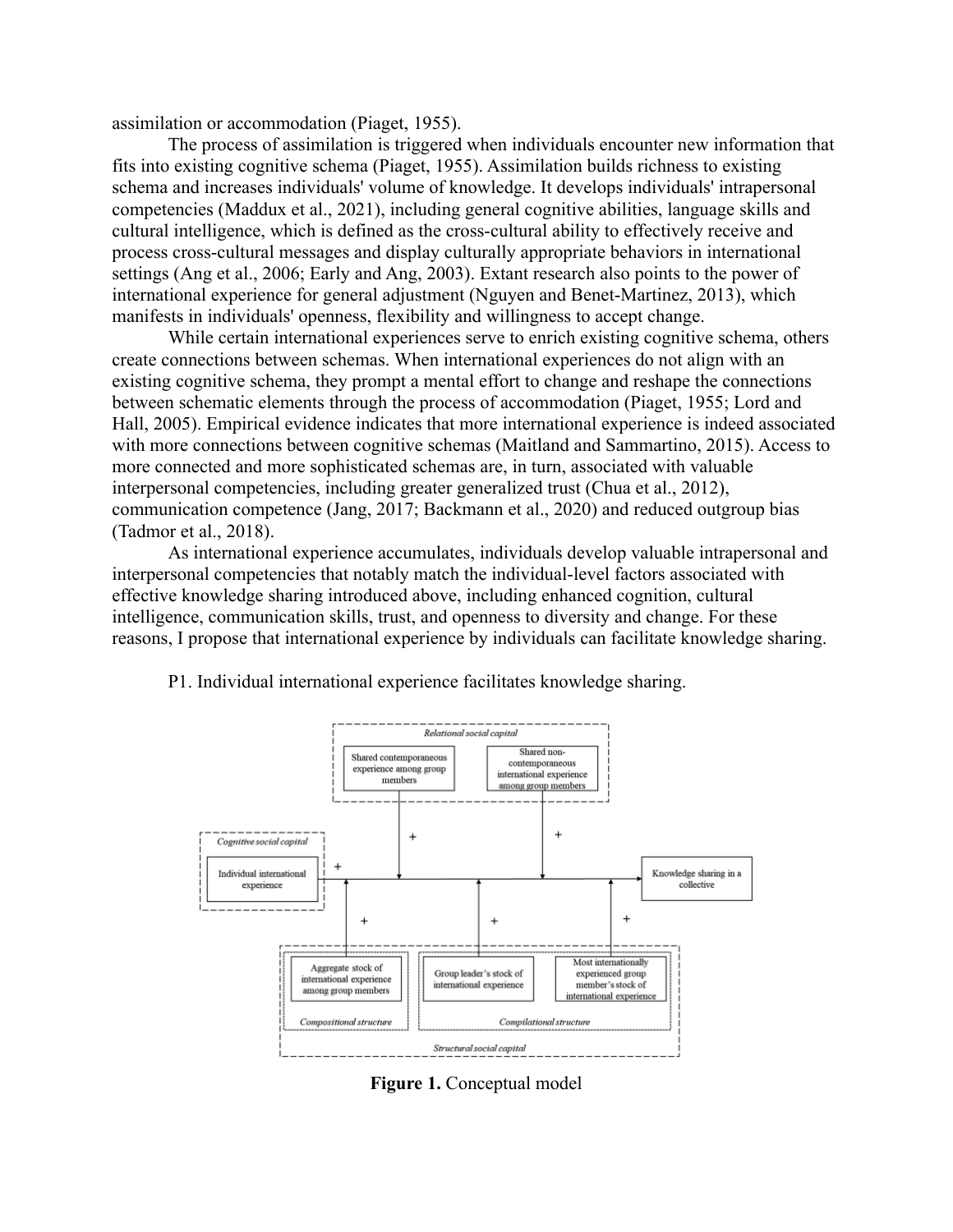Shared experience as relational social capital

However, knowledge sharing in collectives is enabled not only by individuals' cognitive skills and abilities, but also by relational ties between the knowledge sender and knowledge recipient (Bell and Zaheer, 2007). Because knowledge sharing is performed person-to-person, relational ties are needed not only to discover the existence of relevant knowledge but also to lubricate the knowledge exchange. In other words, relational ties are critical to the success of both the search phase and transfer phase of knowledge sharing (Hansen et al., 2005).

Relationships increase awareness of who knows what in a group (Reagans et al., 2005). This idea underlies the theory of transactive memory systems, which asserts that collective awareness of who holds what expertise creates a "group mind" or "metaknowledge" which serves as an instrument for identifying and retrieving knowledge that is distributed among individual members (Wegner, 1987; Lewis and Herndon, 2011; Ren and Argote, 2011). Transactive memory is developed through relationships and cooperative interactions (Lewis, 2003; Hollingshead, 1998). It is through shared experience that individuals develop collective awareness of each other's knowledge. In what follows, two types of shared experience are discussed: contemporaneous and non-contemporaneous.

Contemporaneous shared experience is a basic building block of transactive memory. Since awareness of who knows what takes time to cultivate, the transactive memory of a group improves with time spent working together. With more time spent working together, group members develop a familiarity that builds interpersonal trust and can even lead to the creation of shared language and norms (Coleman, 1988). These increase cooperative behaviors (Taylor and Greve, 2006). Cooperative behaviors, in turn, facilitate communication and knowledge sharing (Payne et al., 2011; Marlow et al., 2018).

Relational ties among group members also interrupt possible stereotyping based on cultural backgrounds. People who know one another will see each other as individuals instead of as members of a demographic or cultural group. In global environments, reduced stereotyping improves knowledge sharing through information elaboration and deeper discussions (Peng and Luo, 2000). Taken together, relational ties based on shared contemporaneous experience strengthen group members' abilities to locate and share knowledge. Therefore, I propose that the positive facilitative relationship between individual international experience and knowledge sharing will be enhanced by relational ties based on shared contemporaneous experience.

P2. The facilitative role of individual international experience for knowledge sharing is strengthened by shared contemporaneous experience among group members.

While time spent working together builds awareness of who knows what, transactive memory is also enhanced by group members' awareness of who knows what on the team. As knowledge sharing often involves the transfer of tacit knowledge, recognizing what other group members know is not a trivial matter. To capture the extent to which group members are aware of what expertise others can share, I introduce shared international experience as a second building block of transactive memory. Shared international experience is conceptualized as a non-contemporaneous measure of whether two group members have spent time in the same country, not necessarily at the same time.

Knowledge sharing is more likely to occur with greater shared international experience among group members for several reasons. Research in social psychology indicates that groups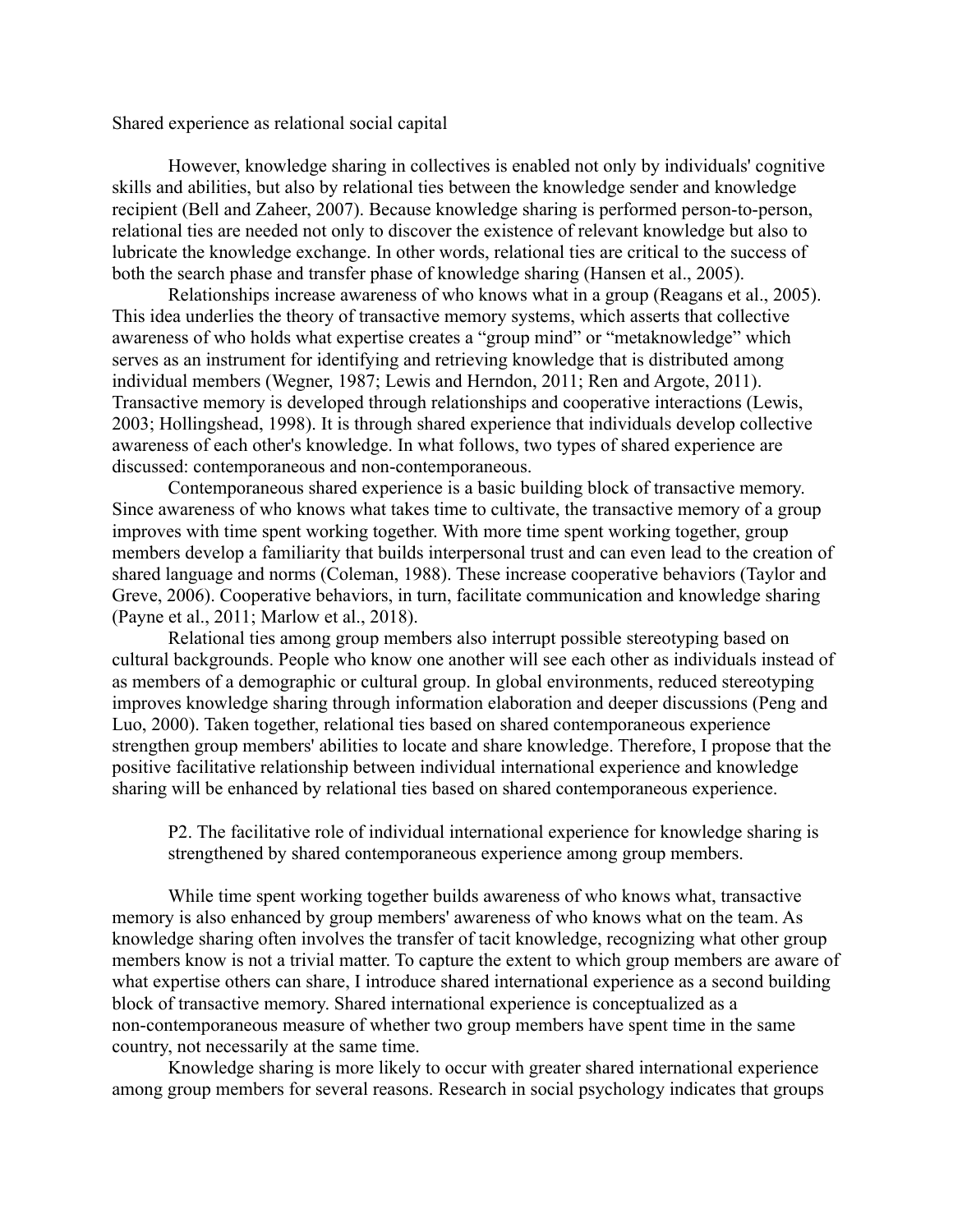of people tend to discuss commonly held information more often and for longer than uniquely held information (Wittenbaum et al., 1999). Even after accounting for the higher likelihood of commonly held information being brought up in discussion, there are powerful social motivations driving this phenomenon. For instance, studies show that voicing shared information endows the presenter with greater social rewards than voicing unshared information (Wittenbaum et al., 1999). In group discussions, information that can be corroborated by other members gains validity because those with shared realms of experience and expertise can attest to its accuracy and relevance. Shared information is thus amplified and elaborated on during group discussions, while uniquely held information fails to gain traction. Furthermore, by providing encouragement and support through verbal as well as non-verbal cues, group members with intersecting sets of experience enhance one another's status in group discussions. Their dyadic interactions influence perceptions of credibility and competence as experts on a given topic. With stronger and more abundant relational ties based on overlapping countries of international experience, relevant expertise is more likely to be voiced, discussed and considered by the group.

Building on these insights, knowledge sharing will be more abundant with more shared international experience among group members. Groups characterized by greater overlap in members' countries of international experience will experience more knowledge elaboration and thus more knowledge sharing. This reasoning is notably also in line with accumulating evidence that homophily between knowledge senders and recipients stimulates knowledge sharing (Haas and Cummings, 2015; Mäkelä et al., 2012; Kwayu et al., 2021). Thus, I propose that the positive facilitative relationship between individual international experience and knowledge sharing will be enhanced by relational ties based on shared international experience.

P3. The facilitative role of individual international experience for knowledge sharing is strengthened by shared non-contemporaneous international experience among group members.

### International experience as structural social capital

Structural social capital derived from the international experience of group members can be conceptualized using both compositional and compilational logic. While compositional logic posits that individual-level attributes are weighed equally to form a higher-level construct (such as the construct of structural social capital from international experience), compilational logic sees this higher-level construct as "a complex combination of diverse lower-level contributions" (Kozlowski and Klein, 2000, p. 17). In other words, compositional logic would assume that individuals' international experiences contribute equally to collective international experience, while compilational logic entertains the possibility that the international experience of a particular group member disproportionately affects knowledge sharing capabilities in a collective (Mathieu et al., 2014). In what follows, both logics are considered to build theory regarding the moderating role of structural social capital derived from international experience on knowledge sharing.

The compositional perspective. In line with compositional logic, I argue that group capabilities for knowledge sharing will be greater when its members can access more accumulated knowledge. In groups characterized by greater aggregate stocks of international experience across its members, individual international experience is more likely to stimulate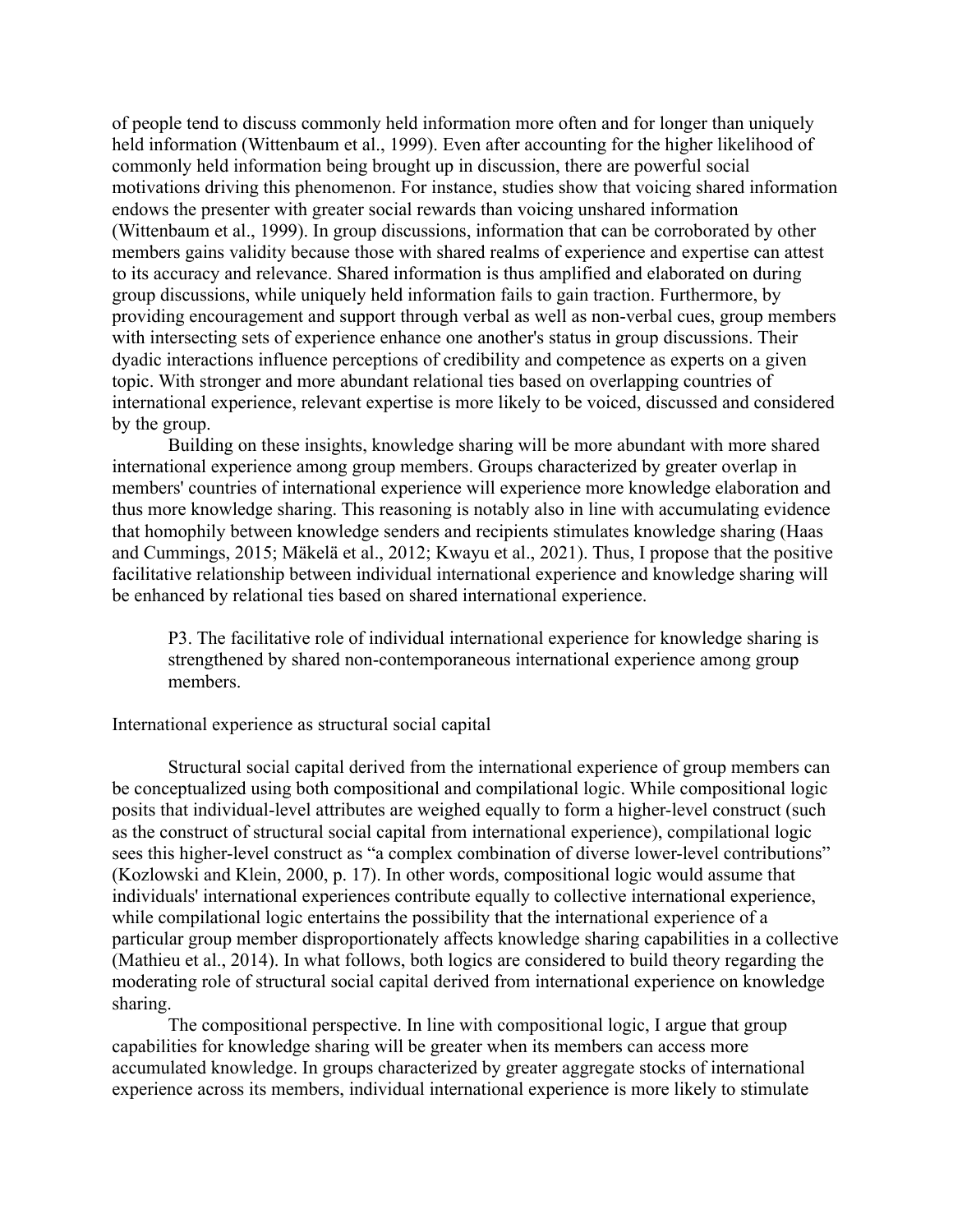knowledge sharing. In such a context, the focal individual can compare and validate his or her knowledge base of international experience against a rich collection of group members' expertise. Furthermore, joint exposure to a foreign culture (not necessarily to the same foreign culture) may form the basis for shared experience, improving communication and interpersonal trust (Jang, 2017; Hong, 2010). Communication and trust, in turn, are important facilitators for effective knowledge sharing in a group (De Jong et al., 2016). Formally:

P4. The facilitative role of individual international experience for knowledge sharing is strengthened by the aggregate stock of international experience in the group.

The compilational perspective. Compilational logic allows for the possibility that some group members' international experiences are more consequential for facilitating knowledge sharing than others'. Indeed, a number of studies indicate that the most experienced member or members who occupy certain positions in a group may disproportionately influence group processes (Mathieu et al., 2014). For instance, some group tasks can be effectively performed as long as one person in the group holds the requisite knowledge or competencies (Lepine et al., 1997).

Drawing on this logic, the group member with the greatest stock of international experience may be able to deploy his or her arsenal of intrapersonal competencies (e.g. general cognitive abilities, language skills, cultural intelligence, openness and flexibility) and interpersonal competencies (e.g. trust, communication and reduced outgroup bias) to stimulate knowledge sharing in the collective (Maddux et al., 2021). Furthermore, individuals with substantial international experience act as cultural brokers and boundary spanners (Lücke et al., 2014). They integrate information not only from group members with whom they share international experience, but they also elicit information from those with whom they do not share previous experience (Jang, 2017). This rationale suggests that with greater stocks of international experience possessed by the most experienced member of the group, the positive relationship between individual international experience and knowledge sharing will strengthen. Formally, I propose:

P5. The facilitative role of individual international experience for knowledge sharing is strengthened by the most experienced group member's individual stock of international experience.

Another important compilational factor is the international experience of group members who hold critically important roles. In numerous contexts, group processes become more efficient when people in leadership roles or in the "strategic core" have high levels experience (Humphrey et al., 2009). For instance, in top management teams, where the chief executive officer (CEO) is the central strategic figure with outsize influence and power over the team's functioning, productivity and performance (Carmelli et al., 2012), CEOs can "neutralize both beneficial and debilitating composition effects" in groups (Jackson, 1992).

Internationally experienced group leaders can use their powerful and central position to effectively coordinate and integrate the knowledge of other group members. Internationally experienced leaders' enhanced interpersonal competencies positively impact group knowledge sharing capabilities through effective leadership (Caligiuri and Tarique, 2009), and enhanced group trust and communication (Backmann et al., 2020; Jang, 2017). Leaders also have the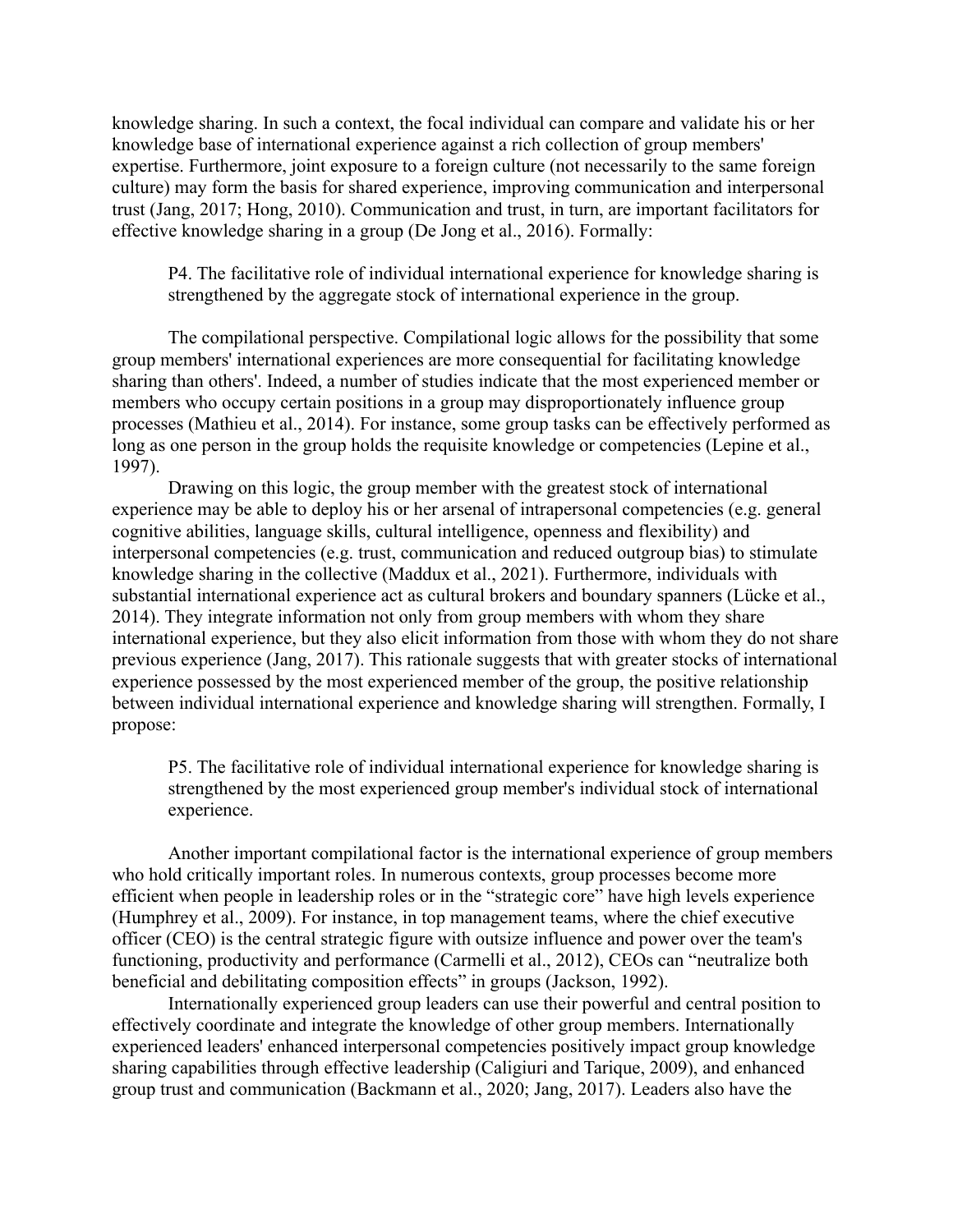positional power to elicit knowledge sharing by subordinates, which is especially useful in heterogeneous groups, where group members may otherwise be less motivated and willing to divulge information to dissimilar colleagues (Kwayu et al., 2021). But the research also indicates that leaders can sometimes hinder knowledge sharing by nature of their powerful position, because subordinates are afraid to communicate freely (Kwayu, 2020). However, greater stocks of international experience by the leader increase the likelihood of the leader sharing international experience with individual group members. Common ground facilitates interaction, promotes collaboration and creates a basis for information exchange. I therefore propose that leader international experience positively moderates the relationship between individual international experience and knowledge sharing.

P6. The facilitative role of individual international experience for knowledge sharing is strengthened by the group leader's individual stock of international experience.

#### **A proposed methodology**

Although empirical testing of the theoretical relationships proposed in this article is outside its scope, I briefly explore two quantitative approaches to test and validate the conceptual model presented above that may inspire future research in this area: survey-based and archival studies. The two approaches involve certain trade-offs and provide different perspectives on the focal research question: what is the role of group or team dynamics on knowledge sharing?

First, survey-based methods can be used to gather relevant information from established groups performing cross-cultural or global work on (1) the configuration of the group's cognitive, social, and structural capital and (2) group members' knowledge sharing behaviors. Survey participants would be asked to respond to questions pertaining to personal international experience (e.g. time spent abroad, countries of international experience [Propositions 1, 3, 4, and 5]), group tenure [Proposition 2], group role [Proposition 6] and knowledge sharing. (For a valid and reliable measure of knowledge sharing, see Yi's (2007) knowledge sharing behavior scale.)

The survey-based approach is useful as it provides information on respondents' attitudes, opinions, behaviors and attributes. It also allows researchers to ask about all varieties of knowledge sharing, including personal interactions, written contributions and organizational communications, among others. Furthermore, surveys can be designed to provide both qualitative and quantitative responses, letting researchers probe deeper into respondents' assessments of knowledge sharing behaviors as related to group composition/compilation. However, surveys generally capture respondents' subjective experiences, in addition to being influenced by the researcher's perspective, and therefore the findings would need to be interpreted within that context.

The second proposed approach uses objective, archival data to qualify and quantify knowledge sharing in groups and relate it to group international experience composition/compilation. To gather archival data on international experiential backgrounds, scholars can codify employees' LinkedIn profiles (e.g. Rickley, 2019). In studies of boards of directors or top management teams, scholars have used databases such as BoardEx, Bloomberg's Executive Profile and Biography or Forbes (e.g. Piaskowska and Trojanowski, 2014). Researchers can then probe the theorized relationships by analyzing the type and flow of information within a group that is transmitted through various forms of communication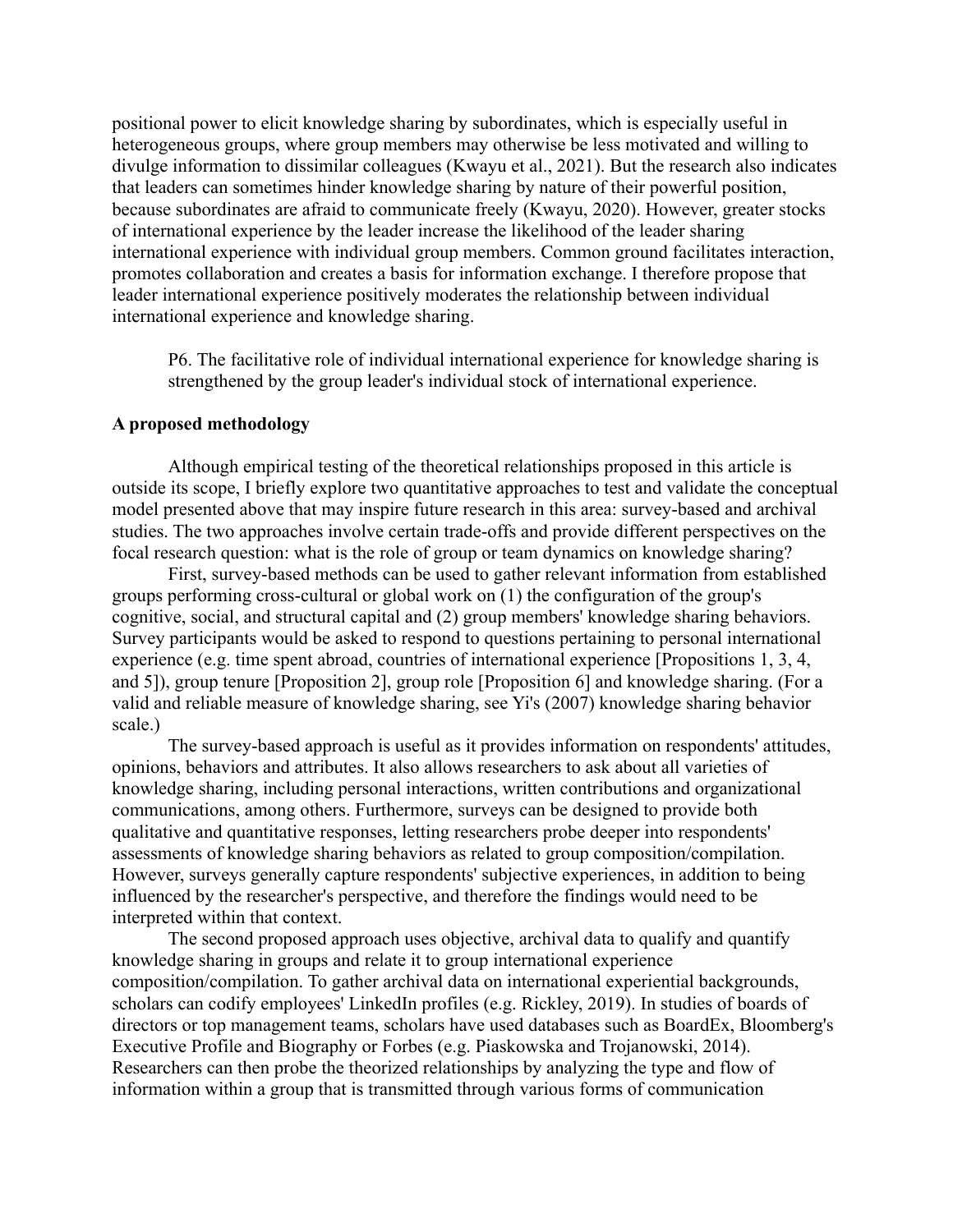technology (e.g. email, collaborative documents, social media platforms, conferencing technology, etc.) and determine whether there exists a relationship with the group's cognitive, social and structural capital.

Although the archival methodological approach mitigates concerns arising from response subjectivity, accessing objective data on knowledge sharing that is sufficiently comprehensive and rich from global organizations is likely to be a challenge. For instance, it may be difficult to obtain detailed data on knowledge sharing that includes both verbal and written communication or formal as well as informal personal interactions. In light of the trade-offs that exist between survey-based and archival studies, empirical insights on the relationship between group configuration and knowledge sharing will likely benefit from researchers pursuing multiple methodological approaches.

## **Discussion**

#### Implications for theory

Although researchers have long noted the increased heterogeneity of employees in global organizations (Shafferet al., 2012), examinations of the theoretical implications of individual level heterogeneity for differences in organizational capabilities for knowledge sharing remain sparse (Foss and Pedersen, 2019). This conceptual paper advances research in this area by theoretically exploring how previous international experiences can accumulate and combine within individuals, in dyads, and among group members to affect collective propensities for knowledge sharing. Specifically, I argue that individual differences in international experience influence not only personal cognition and individuals' abilities to engage in knowledge sharing, but also the patterns of interaction between knowledge senders and recipients. Furthermore, I posit that structural dynamics emerging from compositional and compilational experiential aggregation affect group capabilities for knowledge sharing.

By theoretically linking individual differences in international experience to knowledge sharing capabilities through individual, dyadic and group-level mechanisms, the presented framework has two important theoretical implications. First, this study offers a theoretical justification for the role of group dynamics as a factor that can promote or stymy knowledge sharing in global contexts, which has so far remained largely unexamined. Currently, the factors that are thought to promote knowledge sharing in global contexts include (1) individual-level factors, such as cultural intelligence (Vlajcic et al., 2019a), organizational embeddedness (Froese et al., 2021); (2) dyadic factors, such as abilities, motivations and opportunities to share (Burmeister et al., 2018; Amir et al., 2020; Shao and Ariss, 2020), the relationship between local and international employees (Bonache and Zarraga-Oberty, 2008), the role of empowering leadership for the leader–follower relationship (Bucher et al., 2020); (3) organizational-level factors, such as organizational support (Froese et al., 2021; Lazarova and Tarique, 2005), high-commitment human resource practices (Shao and Ariss, 2020), geographical distance between headquarters and subsidiaries (Vlajcic et al., 2019b), subsidiary absorptive capacity (Chang et al., 2012) and (4) the characteristics of the knowledge being shared (Duvivier et al., 2019; Bonache and Zarraga-Oberty, 2008). This current research expands the set of potential factors that promote knowledge sharing in global contexts to include group dynamics arising from international experience-based cognitive, relational and structural capital of the group.

Second, by theorizing how individual differences in international experience may either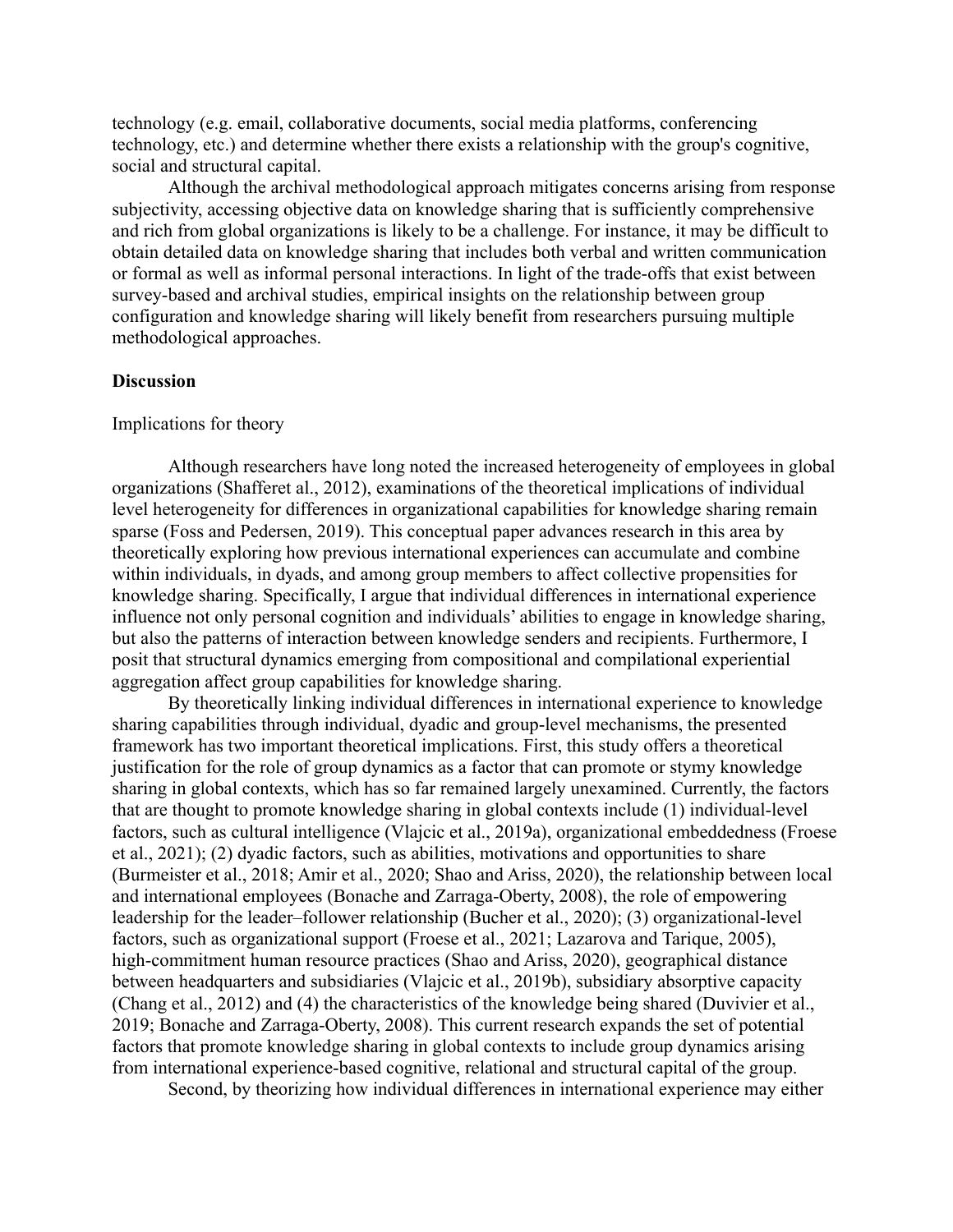facilitate or hinder dyadic interactions and group processes for knowledge sharing, I contribute to the search for microfoundations of competitive advantage in global organizations, which are currently under-researched and poorly understood (Foss and Pedersen, 2019; Meyer et al., 2020). When individuals' tacit knowledge from international experience is bundled together, it becomes a socially complex, causally ambiguous and path dependent resource. As such, it is difficult for competitors to imitate or substitute (Teece et al., 1997), and it can contribute to competitive advantage (Daily et al., 2000; Carpenteret al., 2001). By understanding how various compositional and compilational patterns of international experience in groups can promote or impede knowledge sharing, we can gain additional insights into the sources of competitive advantage in MNCs.

Finally, my work is not without limitations. Like all conceptual models, this model will benefit from greater theoretical specification and empirical testing. For instance, future theorizing may expand the model to include additional forms of compositional structure (e.g. disparity, separation or variety in the stock of international experience among group members) and compilational structure (e.g. the least experienced group member's individual stock of international experience). Also, the scope of this current work is limited to theoretical exposition and does not pursue a discussion of measurement of the presented constructs. In organizational settings, both "knowledge" and "knowledge sharing" are fuzzy constructs (Davenportet al., 1998) with several available definitions. Similarly,"international experience" is a multi-dimensional construct with both categorical ("where") and continuous dimensions ("for how long") that need to be considered simultaneously (Takeuchi et al., 2005; Rickley, 2019). While the conceptual model recognizes these constructs' complexities, the issue of how to measure and operationalize them is left to future work. The ideas presented here, however, already have several practical implications.

#### Implications for practice

The presented conceptual model of the facilitative role of international experience for knowledge sharing in collectives contributes practically to the improved management of global mobility in several ways. First, this conceptual exercise suggests that international experience may be an important linking mechanism enabling knowledge sharing in groups where the process is impeded by cultural, geographic or functional barriers–such as in multicultural teams where members have different nationalities (e.g. Haas and Cummings (2015)), in global virtual teams separated by geography (e.g. Pinjani and Palvia (2013)), or in management teams whose members are defined by their functional roles (e.g. M€akel€a et al. (2012)).

Second, the foregoing discussion frames international experience as a mechanism that needs to be considered in context. In particular, this paper argues that international experience can facilitate knowledge sharing when an individual has adequate accumulated stocks of international experience to yield needed cognitive benefits, when there is experiential overlap between the knowledge sender and recipient, and when there are favorable compositional and compilational structural dynamics in the group or collective.

Third, for global managers seeking to stimulate knowledge sharing among their employees, the preceding discussion of cognitive, relational and structural social capital suggests that MNCs need to emphasize person-group fit over person-role fit in their hiring strategies. Furthermore, the decision to apply group profile logic as opposed to the more traditional individual models of hiring has implications not only for current hiring decisions or succession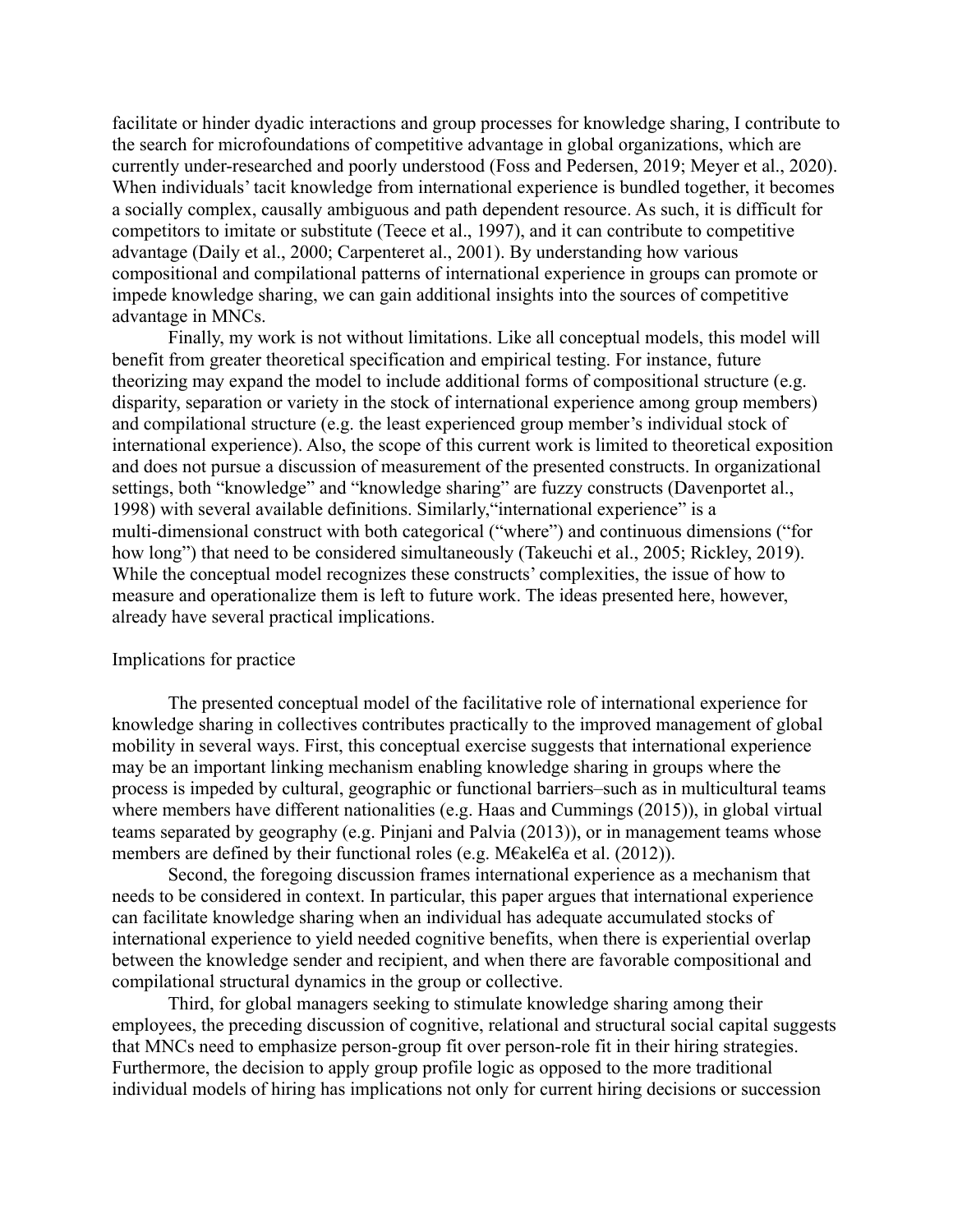planning but also in earlier stages of employee development and firm-led mobility planning–because where employees are deployed, for how long, and with whom all likely matter for MNCs seeking to exploit the facilitative role of employees' previous international experience for knowledge sharing in their organizations.

## **Conclusions**

In conclusion, this conceptual study adds to our understanding of the microfoundations of knowledge sharing by exploring the facilitating role of international experience. A primary contribution of this study is in its argument that international experience stimulates knowledge sharing not merely by its simple accumulation in a group, but by its configuration as relational and structural social capital. It connects emergent compositional and compilational processes to knowledge sharing, thereby illuminating additional factors that have the potential to promote or impede knowledge sharing in global contexts and thus MNCs' abilities to gain and sustain competitive advantage. Finally, this work contributes to the conversation surrounding multilevel issues in global mobility and international management research by articulating how international experience accumulates from the individual to the collective to affect knowledge sharing in global organizations and environments.

## **References**

- Ahmed, Y.A., Ahmad, M.N., Ahmad, N. and Zakaria, N.H. (2019), "Social media for knowledge-sharing: a systematic literature review", Telematics and Informatics, Vol. 37 April, pp. 72-112.
- Amir, S., Okimoto, T.G. and Moeller, M. (2020), "Informal repatriate knowledge transfer: a qualitative analysis of Malaysian corporate executives", Journal of Global Mobility, Vol. 8 No. 1, pp. 107-140.
- Andersson, U., Dasi, A., Mudambi, R. and Pedersen, T. (2016), "Technology, innovation and knowledge: the importance of ideas and international connectivity", Journal of World Business, Vol. 51 No. 1, pp. 153-162.
- Ang, S., Van Dyne, L. and Koh, C. (2006), "Personality correlates of the four-factor model of cultural intelligence", Group and Organization Management, Vol. 31, pp. 100-123.
- Backmann, J., Kanitz, R., Tian, A.W., Hoffmann, P. and Hoegl, M. (2020), "Cultural gap bridging in multinational teams", Journal of International Business Studies, Vol. 51 No. 8, pp. 1283-1311.
- Bandura, A. (1977), Social Learning Theory, Prentice-Hall, Englewood Cliffs, NJ.
- Bantel, K.A. and Jackson, S.E. (1989), "Top management and innovations in banking: does the composition of the top management team make a difference?", Strategic Management Journal, Vol. 10, pp. 107-124.
- Bartlett, C.A. and Ghoshal, S. (1989), Managing Across Borders: The Transnational Solution, Harvard Business School Press, Boston.
- Bell, G.G. and Zaheer, A. (2007), "Geography, networks, and knowledge flow", Organization Science, Vol. 18 No. 6, pp. 955-972.
- Bonache, J. and Zarraga-Oberty, C. (2008), "Determinants of the success of international assignees as knowledge transferors: a theoretical framework", International Journal of Human Resource Management, Vol. 19 No. 1, pp. 1-18.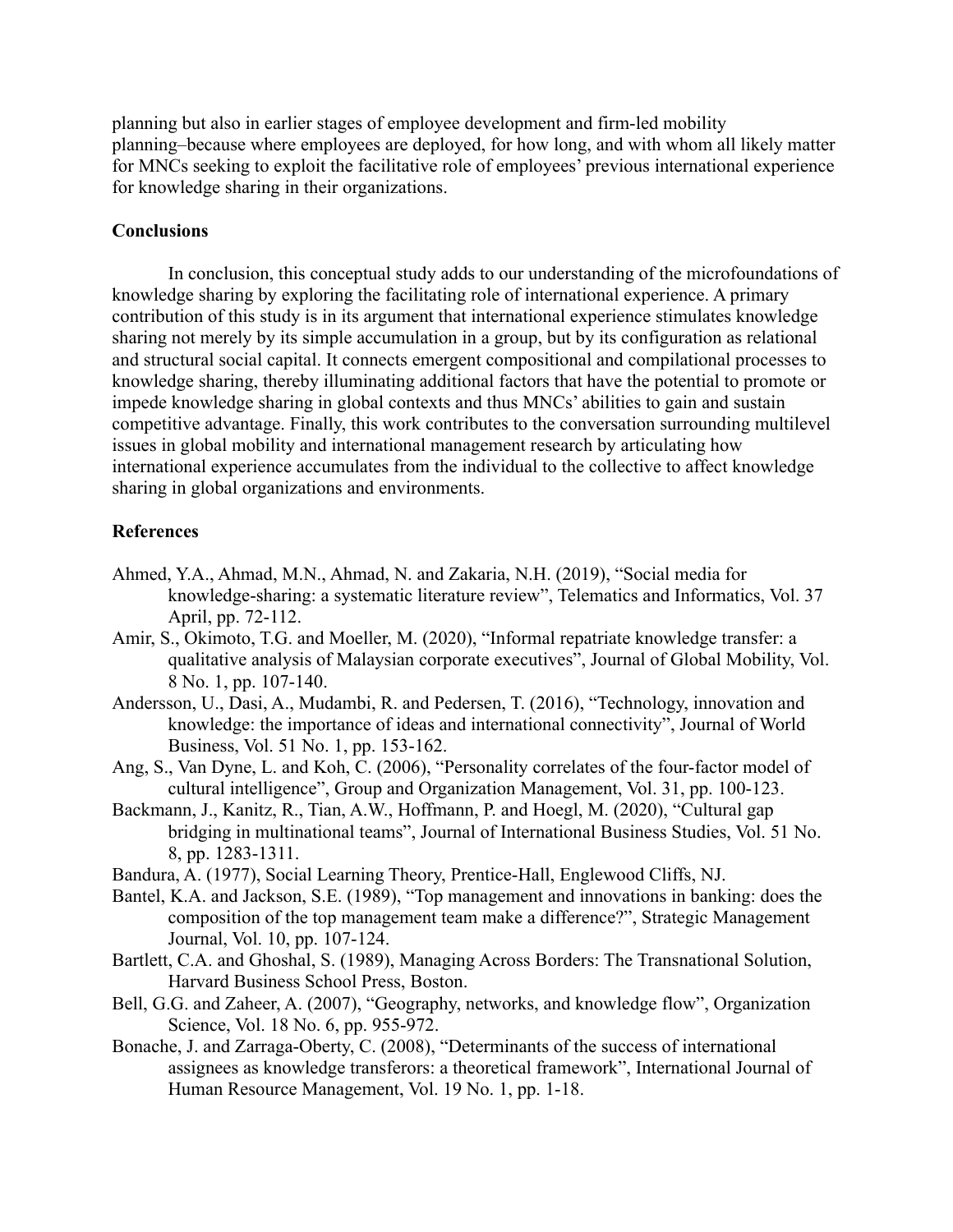- Bucher, J., Burmeister, A., Osland, J.S. and Deller, J. (2020), "The influence of empowering leadership on repatriate knowledge transfer: understanding mechanisms and boundary conditions", International Journal of Human Resource Management. doi: 10.1080/09585192.2020.1771400.
- Burmeister, A., Lazarova, M.B. and Deller, J. (2018), "Repatriate knowledge transfer: antecedents and boundary conditions of a dyadic process", Journal of World Business, Vol. 53 No. 1, pp. 806-816.
- Caligiuri, P. and Tarique, I. (2009), "Predicting effectiveness in global leadership activities", Journal of World Business, Vol. 44 No. 3, pp. 336-346.
- Cao, J., Galinsky, A.D. and Maddux, W.W. (2014), "Does travel broaden the mind? Breadth of foreign experiences increases generalized trust", Social Psychological and Personality Science, Vol. 5 No. 5, pp. 517-525.
- Carmelli, A., Tishler, A. and Edmonson, A. (2012), "CEO relational leadership and strategic decision quality in top management teams: the role of team trust and learning from failure", Strategic Organization, Vol. 10, pp. 31-54.
- Carpenter, M.A., Sanders, W.G. and Gregersen, H.B. (2001), "Bundling human capital with organizational context: the impact of international assignment experience on multinational firm performance and CEO pay", Academy of Management Journal, Vol. 44 No. 3, pp. 493-511.
- Caves, R. (1971), "International corporations: the industrial economics of foreign investment", Economica, Vol. 38 No. 149, pp. 1-27.
- Chang, Y.-Y., Gong, Y. and Peng, M.W. (2012), "Expatriate knowledge transfer, subsidiary absorptive capacity, and subsidiary performance", Academy of Management Journal, Vol. 55 No. 4, pp. 927-948.
- Chen, M.-L. and Lin, C.-P. (2013), "Assessing the effects of cultural intelligence on team knowledge sharing from a socio-cognitive perspective", Human Resource Management, Vol. 52 No. 5, pp. 675-695.
- Chua, R.Y., Morris, M.W. and Mor, S. (2012), "Collaborating across cultures: cultural metacognition and affect-based trust in creative collaboration", Organizational Behavior and Human Decision Processes, Vol. 118 No. 2, pp. 116-131.
- Coleman, J.S. (1988), "Social capital in the creation of human capital", American Journal of Sociology, Vol. 94, pp. S95-S120.
- Daily, C.M., Certo, S.T. and Dalton, D.R. (2000), "International experience in the executive suite: the path to prosperity?", Strategic Management Journal, Vol. 21, pp. 515-523.
- Davenport, T.H. (1997), Information Ecology, Oxford University Press, Oxford.
- Davenport, T.H., De Long, D.W. and Beers, M.C. (1998), "Successful knowledge management projects", Sloan Management Review, Vol. 39 No. 2, pp. 43-57.
- De Jong, B.A., Dirks, K.T. and Gillespie, N. (2016), "Trust and team performance: a meta-analysis of main effects, moderators, and covariates", Journal of Applied Psychology, Vol. 101 No. 8, pp. 1134-1150.
- Doz, Y., Santos, J. and Williamson, P. (2001), From Global to Metanational, Harvard Business School Press, Boston.
- Duvivier, F., Peeters, C. and Harzing, A.-W. (2019), "Not all international assignments are created equal: HQ-subsidiary knowledge transfer patterns across types of assignments and types of knowledge", Journal of World Business, Vol. 54 No. 3, pp. 181-190.
- Early, P.C. and Ang, S. (2003), Cultural Intelligence: Individual Interactions Across Cultures,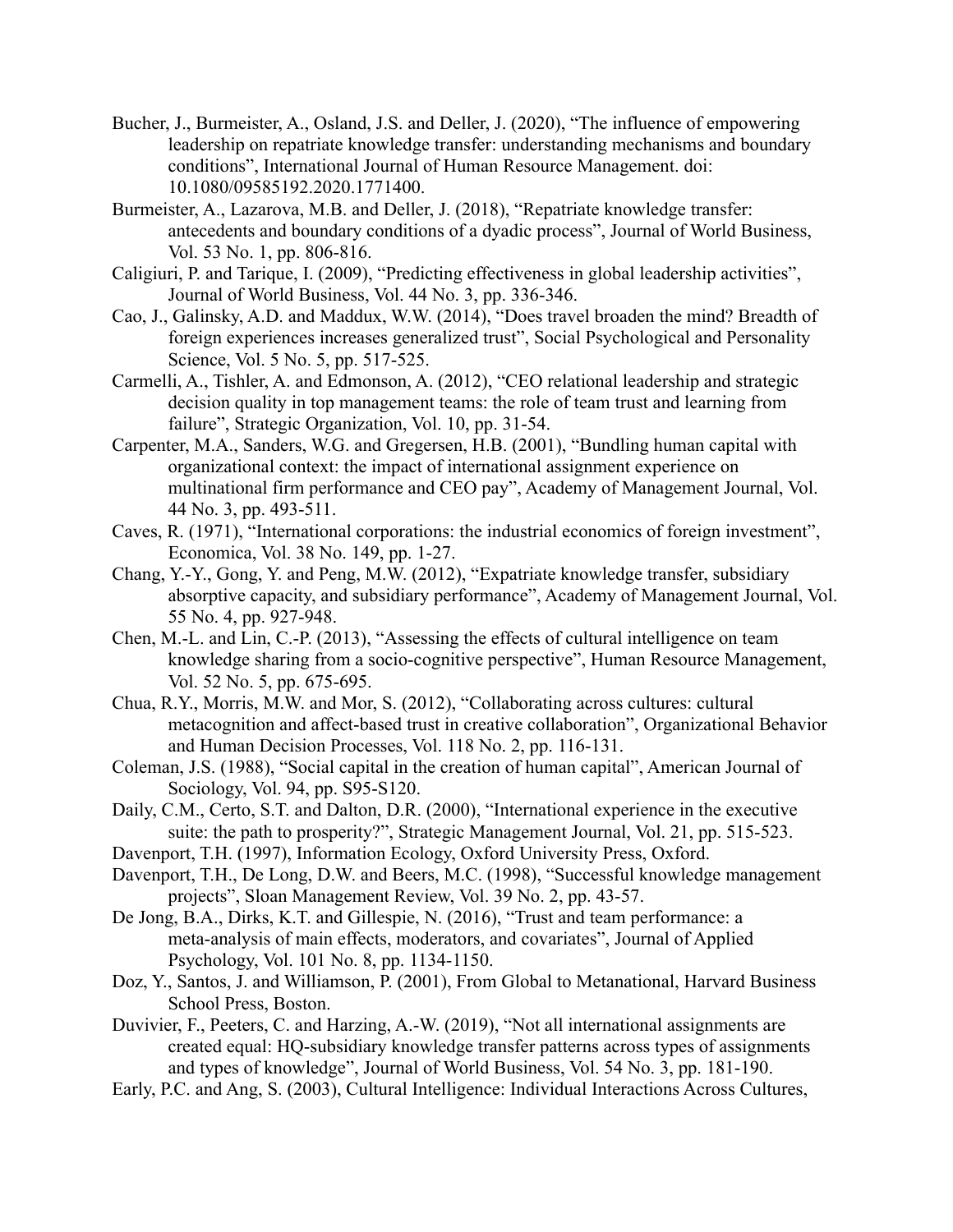Stanford University Press, Stanford, CA.

- Fong Boh, W., Nguyen, T.T. and Xu, Y. (2013), "Knowledge transfer across dissimilar cultures", Journal of Knowledge Management, Vol. 17 No. 1, pp. 29-46.
- Foss, N. and Pedersen, T. (2019), "Microfoundations in international management research: the case of knowledge sharing in multinational corporations", Journal of International Business Studies, Vol. 50, pp. 1594-1621.
- Froese, F.J., Stoermer, S., Reiche, B.S. and Klar, S. (2021), "Best of both worlds: how embeddedness fit in the host unit and the headquarters improve repatriate knowledge transfer", Journal of International Business Studies, Vol. 52 No. 7, pp. 1331-1349.
- Grant, R. (1996), "Toward a knowledge-based theory of the firm", Strategic Management Journal, Vol. 17, pp. 109-122.
- Gupta, A.K. and Govindarajan, V. (2000), "Knowledge flows within multinational corporations", Strategic Management Journal, Vol. 21 No. 4, pp. 473-496.
- Haas, M.R. and Cummings, J.N. (2015), "Barriers to knowledge seeking within MNC teams: which differences matter most?", Journal of International Business Studies, Vol. 46, pp. 36-62.
- Hansen, M.T. (1999), "The search-transfer problem: the role of weak ties in sharing knowledge across organization subunits", Administrative Science Quarterly, Vol. 44 No. 1, pp. 82-111.
- Hansen, M.T., Mors, M.L. and Lovas, B. (2005), "Knowledge sharing in organizations: multiple networks, multiple phases", Academy of Management Journal, Vol. 48 No. 5, pp. 776-793.
- Heizmann, H., Fee, A. and Gray, S.J. (2018), "Intercultural knowledge sharing between expatriates and host-country nationals in Vietnam: a practice-based study of communicative relations and power dynamics", Journal of International Management, Vol. 24 No. 1, pp. 16-32.
- Hollingshead, A.B. (1998), "Retrieval processes in transactive memory systems", Journal of Personality and Social Psychology, Vol. 74, pp. 659-671.
- Hong, H.J. (2010), "Bicultural competence and its impact on team effectiveness", International Journal of Cross Cultural Management, Vol. 10 No. 1, pp. 93-120.
- Huber, G. (1991), "Organizational learning: the contributing processes and the literatures", Organization Science, Vol. 2 No. 1, pp. 88-115.
- Humphrey, S.E., Morgeson, F.P. and Mannor, M.J. (2009), "Developing a theory of the strategic core of teams: a role composition model of team performance", Journal of Applied Psychology, Vol. 94 No. 1, pp. 48-61.
- Ipe, M. (2003), "Knowledge sharing in organizations: a conceptual framework", Human Resource Development Review, Vol. 2 No. 4, pp. 337-359.
- Jackson, S.E. (1992), "Consequences of group composition for the interpersonal dynamics of strategic issue processing", in Shrivastava, P., Huff, A. and Dutton, J. (Eds), Advances in Strategic Management, JAI Press, London, pp. 345-389.
- Jang, S. (2017), "Cultural brokerage and creative performance in multicultural teams", Organization Science, Vol. 28 No. 6, pp. 993-1009.
- Kogut, B. and Zander, U. (1992), "Knowledge of the firm, combinative capabilities, and the replication of technology", Organization Science, Vol. 3 No. 3, pp. 383-397.
- Kogut, B. and Zander, U. (1993), "Knowledge of the firm and the evolutionary theory of the multinational corporation", Journal of International Business Studies, Vol. 244 No. 4, pp.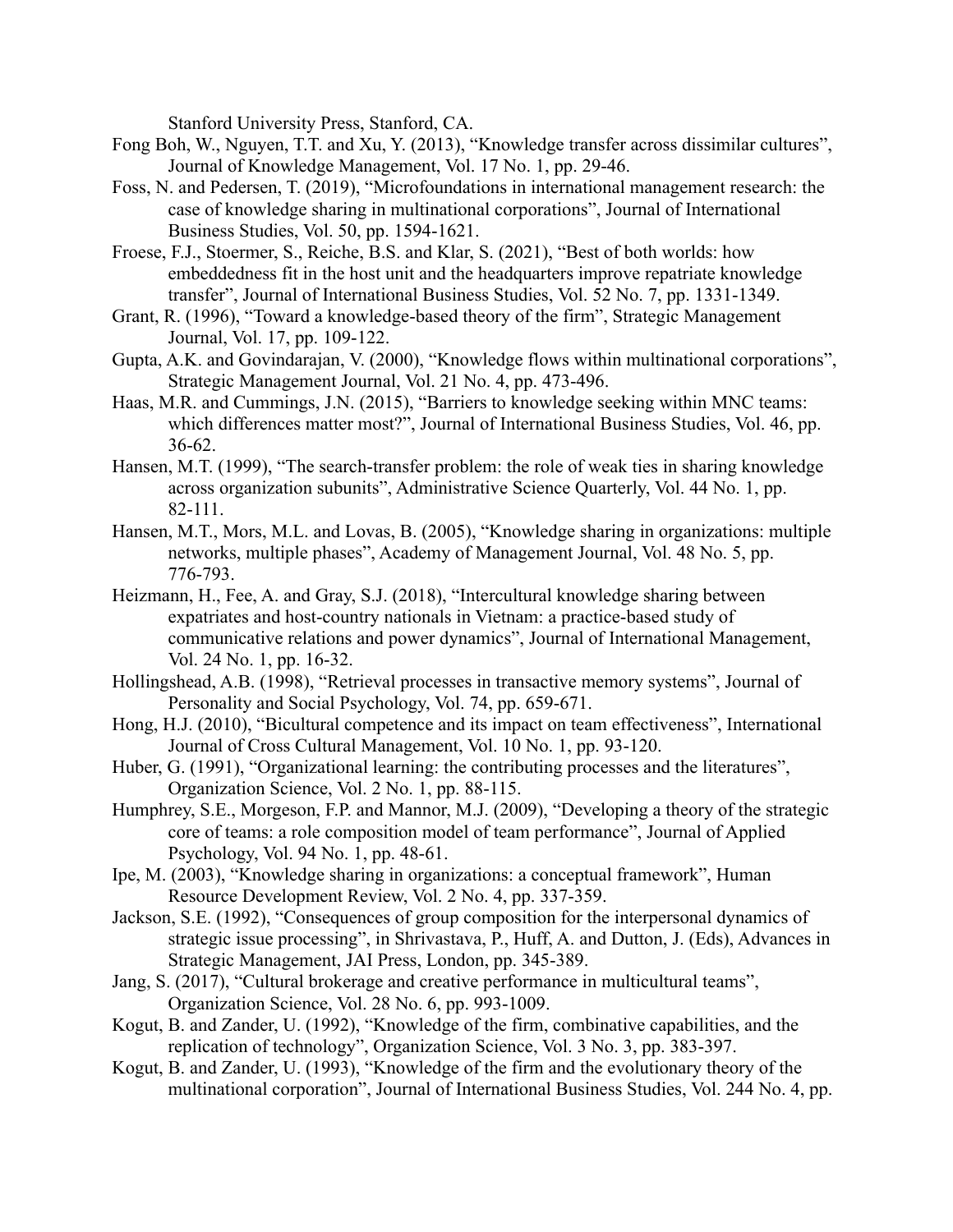625-645.

- Kolb, D.A. (1984), Experiential Learning: Experience as the Source of Learning and Development, Prentice-Hall, Englewood Cliffs, NJ.
- Kozlowski, S.W.J. and Klein, K.J. (2000), "A multilevel approach to theory and research in organizations: contextual, temporal, and emergent processes", in Kozlowski, S.W.J. and Klein, K.J. (Eds), Multilevel Theory, Research, and Methods in Organizations: Foundations, Extensions, and New Directions, Jossey-Bass, San Fransisco, pp. 3-90.
- Kwayu, S. (2020), "The influence of social media on processes, structure, and strategies within organisations", PhD Doctoral dissertation, Nottingham Trent University.
- Kwayu, S., Abubakre, M. and Lal, B. (2021), "The influence of informal social media practices on knowledge sharing and work processes within organizations", International Journal of Information Management, Vol. 58, June, pp. 1-9.
- Lazarova, M. and Tarique, I. (2005), "Knowledge transfer upon repatriation", Journal of World Business, Vol. 40 No. 4, pp. 361-373.
- Leonardi, P.M. (2014), "Social media, knowledge sharing, and innovation: toward a theory of communication visibility", Information Systems Research, Vol. 25 No. 4, pp. 796-816.
- Leonardi, P.M. (2015), "Ambient awareness and knowledge acquisition: using social media to lean 'who knows what' and 'who knows whom'", MIS Quarterly, Vol. 39 No. 4, pp. 747-762.
- Leonardi, P.M. (2017), "The social media revolution: sharing and learning in the age of leaky knowledge", Information and Organization, Vol. 27 No. 1, pp. 47-59.
- Leonardi, P.M. and Treem, J.W. (2012), "Knowledge management technology as a stage for strategic self-presentation: implications for knowledge sharing in organizations", Information and Organization, Vol. 22 No. 1, pp. 37-59.
- Lepine, J.A., Hollenbeck, J.R., Ilgen, D.R. and Hedlund, J. (1997), "Effects of individual differences on the performance of hierarchical decision-making teams: much more than g", Journal of Applied Psychology, Vol. 82 No. 5, pp. 803-811.
- Lewis, K. (2003), "Measuring transactive memory systems in the field: scale development and validation", Journal of Applied Psychology, Vol. 88, pp. 587-604.
- Lewis, K. and Herndon, B. (2011), "Transactive memory systems: current issues and future research directions", Organization Science, Vol. 22, pp. 1254-1265.
- Li, J.H., Chang, X.R., Lin, L. and Ma, L.Y. (2014), "Meta-analytic comparison on the influencing factors of knowledge transfer in different cultural contexts", Journal of Knowledge Management, Vol. 18 No. 2, pp. 278-306.
- Lord, R.G. and Hall, R.J. (2005), "Identity, deep structure, and the development of leadership skill", The Leadership Quarterly, Vol. 16 No. 4, pp. 591-615.
- Lücke, G., Kostova, T. and Roth, K. (2014), "Multiculturalism from a cognitive perspective: patterns and implications", Journal of International Business Studies, Vol. 45 No. 2, pp. 169-190.
- Maddux, W.W. and Galinsky, A.D. (2009), "Cultural borders and mental barriers: the relationship between living abroad and creativity", Journal of Personality and Social Psychology, Vol. 96, pp. 1047-1061.
- Maddux, W.W., Lu, J.G., Affinito, S.J. and Galinsky, A.D. (2021), "Multicultural experiences: a systematic review and new theoretical framework", Academy of Management Annals, Vol. 15 No. 2, pp. 345-376.
- Maitland, E. and Sammartino, A. (2015), "Managerial cognition and internationalization",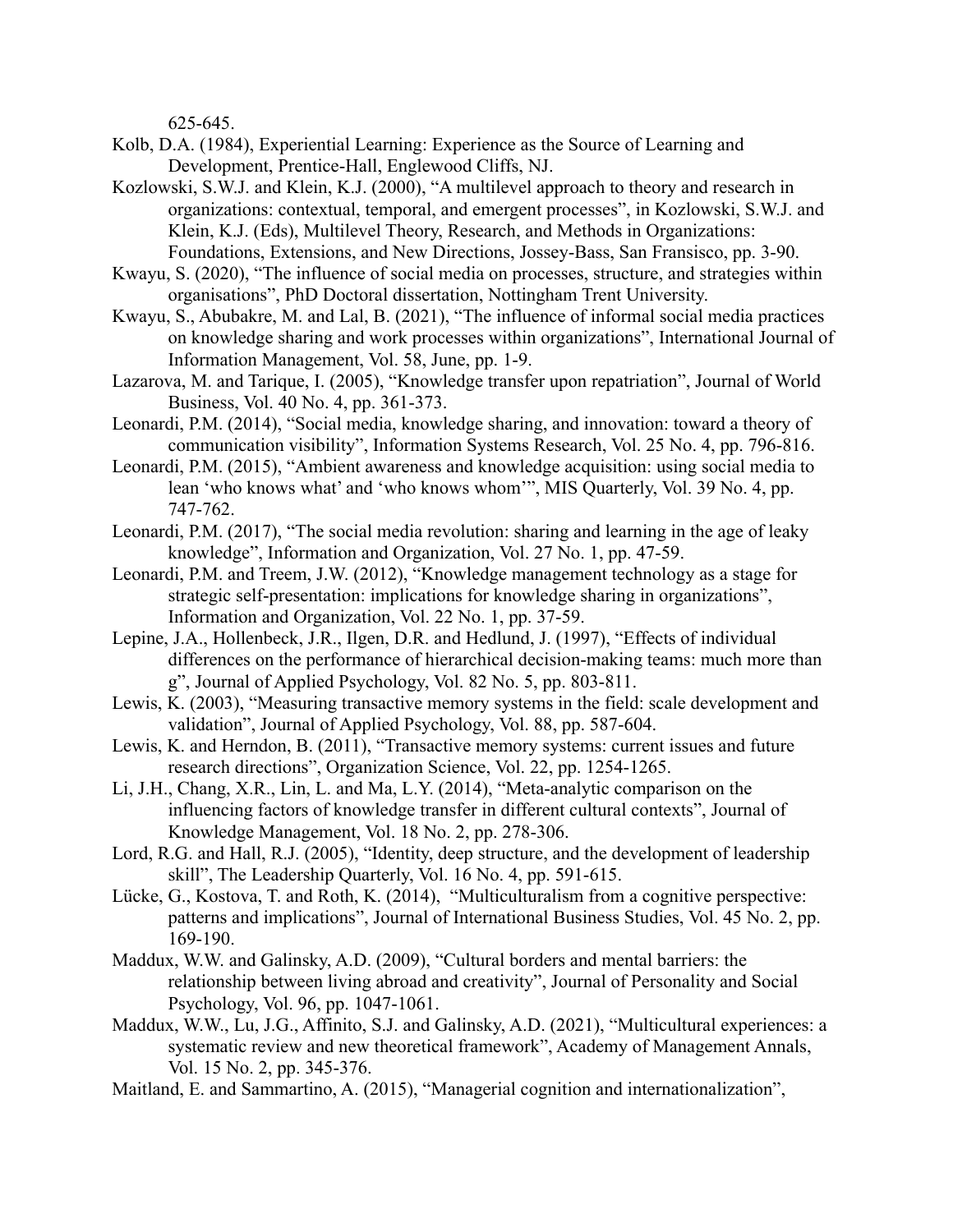Journal of International Business Studies, Vol. 46, pp. 733-760.

- Mäkelӓ, K., Andersson, U. and Sepp€al€a, T. (2012), "Interpersonal similarity and knowledge sharing within multinational organizations", International Business Review, Vol. 21 No. 3, pp. 439-451.
- Marlow, S.L., Lacerenza, C.N., Paoletti, J., Burke, C.S. and Salas, E. (2018), "Does team communication represent a one-size-fits-all approach?: a meta-analysis of team communication and performance", Organizational Behavior and Human Decision Processes, Vol. 144, pp. 145-170.
- Mathieu, J.E., Tannenbaum, S.I., Donsbach, J.S. and Alliger, G.M. (2014), "A review and integration of team composition models: moving toward a dynamic and temporal framework", Journal of Management, Vol. 40 No. 1, pp. 130-160.
- Mejova, Y., Schepper, K.D., Bergman, L. and Lu, J. (2011), "Reuse in the wild: an empirical and ethnographic study of organizational content reuse", Proceedings of the 2011 SIGCHI Annual Conference on Human Factors in Computing Systems, Vancouver, BC, Canada, pp. 2877-2886.
- Meyer, K.E., Li, C. and Schotter, A.P.J. (2020), "Managing the MNE subsidiary: advancing a multi-level and dynamic research agenda", Journal of International Business Studies, Vol. 51, pp. 538-576.
- Michailova, S. and Mustaffa, Z. (2012), "Subsidiary knowledge flows in multinational corporations: research accomplishments, gaps, and opportunities", Journal of World Business, Vol. 47 No. 3, pp. 383-396.
- Minbaeva, D.B., Pedersen, T., Bjӧrkman, I., Fey, C.F. and Park, H.J. (2003), "MNC knowledge transfer, subsidiary absorptive capacity, and HRM", Journal of International Business Studies, Vol. 34 No. 6, pp. 586-599.
- Nahapiet, J. and Ghoshal, S. (1998), "Social capital, intellectual capital, and the organizational advantage", Academy of Management Review, Vol. 23, pp. 242-266.
- Nguyen, A.-M. and Benet-Martinez, V. (2013), "Biculturalism and adjustment: a meta-analysis", Journal of Cross-Cultural Psychology, Vol. 44 No. 1, pp. 122-159.
- Nonaka, I. (1994), "A dynamic theory of organizational knowledge", Organization Science, Vol. 5 No. 1, pp. 14-37.
- Nonaka, I. and Takeuchi, R. (1995), The Knowledge Creating Company: How Japanese Companies Create the Dynamics of Innovation, Oxford University Press, New York.
- Oldroyd, J.B., Morris, S.S. and Dotson, J.P. (2019), "Principles or templates? The antecedents and performance effects of cross-border knowledge transfer", Strategic Management Journal, Vol. 40 No. 13, pp. 2191-2213.
- Payne, G.T., Moore, C.B., Griffis, S.E. and Autry, C.W. (2011), "Multilevel challenges and opportunities in social capital research", Journal of Management, Vol. 37 No. 2, pp. 491-520.
- Peng, M.W. and Luo, Y. (2000), "Managerial ties and firm performance in a transition economy: the nature of a micro-macro link", Academy of Management Journal, Vol. 43 No. 4, pp. 486-501.
- Phillips, K.W., Mannix, E.A., Neale, M.A. and Gruenfeld, D.H. (2004), "Diverse groups and information sharing: the effects of congruent ties", Journal of Experimental Social Psychology, Vol. 40, pp. 497-510.
- Piaget, J. (1955), The Child's Construction of Reality, Routledge, London.
- Piaskowska, D. and Trojanowski, G. (2014), "Twice as smart? The importance of managers'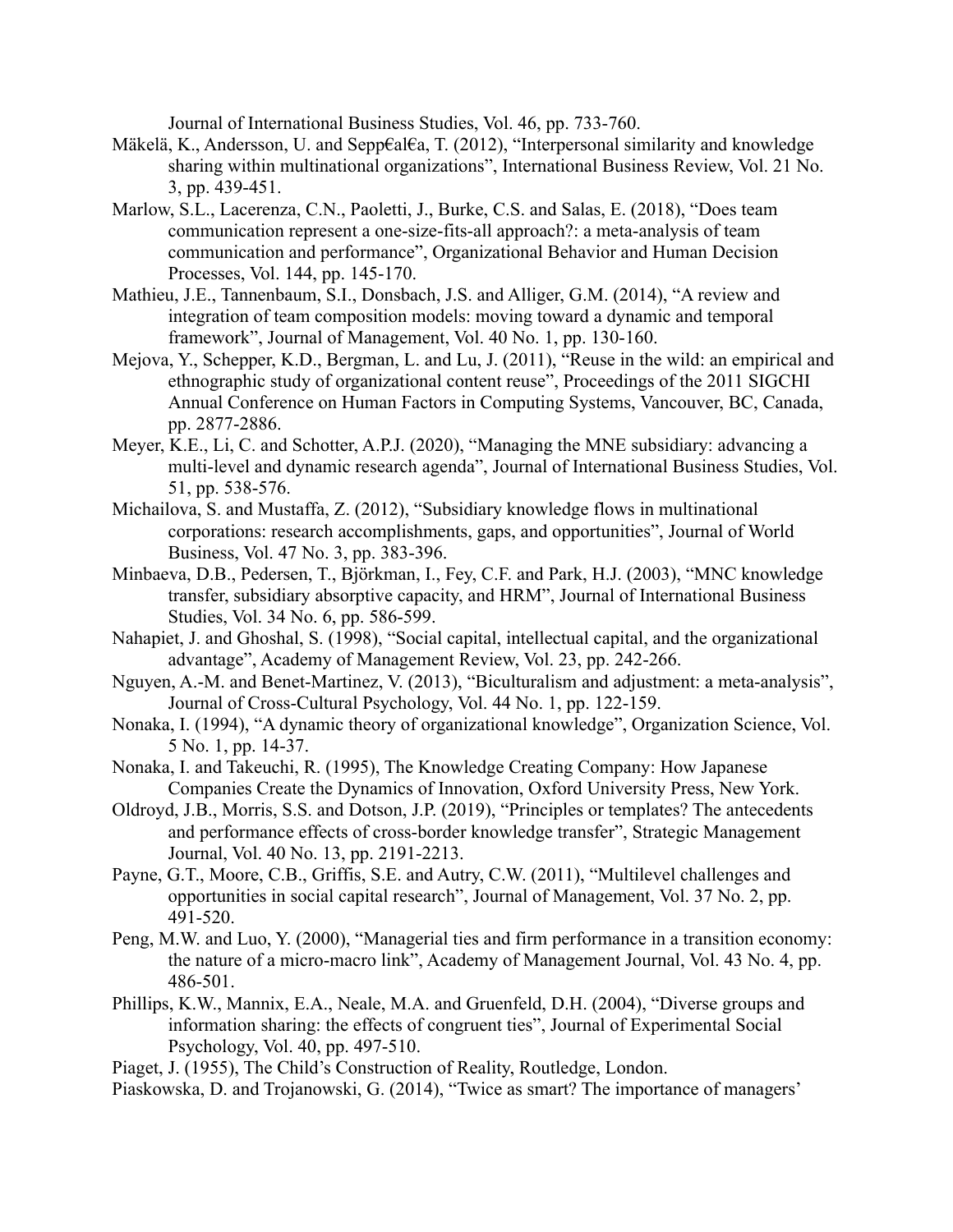formative years' international experience for their international orientation and foreign acquisition decisions", British Journal of Management, Vol. 25 No. 1, pp. 40-57.

- Pinjani, P. and Palvia, P. (2013), "Trust and knowledge sharing in diverse global virtual teams", Information and Management, Vol. 50 No. 4, pp. 144-153.
- Raab, K.J., Ambos, B. and Tallman, S. (2014), "Strong or invisible hands? managerial knowledge involvement in the knowledge sharing process of globally dispersed knowledge groups", Journal of World Business, Vol. 49, pp. 32-41.
- Reagans, R., Argote, L. and Brooks, D. (2005), "Individual experience and experience working together: predicting learning rates from knowing who knows what and knowing how to work together", Management Science, Vol. 51, pp. 869-881.
- Ren, Y. and Argote, L. (2011), "Transactive memory systems 1985-2010: an integrative framework of key dimensions", Academy of Management Annals, Vol. 5 No. 1, pp. 189-229.
- Rickley, M. (2019), "Cultural generalists and cultural specialists: examining international experience portfolios of subsidiary executives in multinational firms", Journal of Management, Vol. 45 No. 2, pp. 384-416.
- Shaffer, M., Kraimer, M.L., Chen, Y.-P. and Bolino, M. (2012), "Choices, challenges, and career consequences of global work experiences: a review and future agenda", Journal of Management, Vol. 38 No. 4, pp. 1281-1327.
- Shao, J.J. and Ariss, A.A. (2020), "Knowledge transfer between self-initiated expatriates and their organizations: research propositions for managing SIEs", International Business Review, Vol. 29 No. 1, pp. 1-9.
- Stoermer, S., Davies, S. and Froese, F.J. (2021), "The influence of expatriate cultural intelligence on organizational embeddedness and knowledge sharing: the moderating effects of host country context", Journal of International Business Studies, Vol. 52 No. 3, pp. 432-453.
- Tadmor, C.T., Hong, Y.Y., Chao, M.M. and Cohen, A. (2018), "The tolerance benefits of multicultural experiences depend on the perception of available mental resources", Journal of Personality and Social Psychology, Vol. 115 No. 3, pp. 398-426.
- Takeuchi, R., Tesluk, P.E., Yun, S. and Lepak, D.P. (2005), "An integrative view of international experience", Academy of Management Journal, Vol. 48 No. 1, pp. 85-100.
- Tasheva, S. and Nielsen, B.B. (2020), "The role of global dynamic managerial capability in the pursuit of international strategy and superior performance", Journal of International Business Studies, 20200622, in press, doi: 10.1057/s41267-020-00336-8.
- Taylor, S. and Greve, P. (2006), "Superman or the Fantastic Four? Knowledge combination and experience in innovative teams", Academy of Management Journal, Vol. 49 No. 4, pp. 723-740.
- Teece, D.F., Pisano, G. and Shuen, A. (1997), "Dynamic capabilities and strategic management", Strategic Management Journal, Vol. 18, pp. 509-533.
- Treem, J.W. and Leonardi, P.M. (2013), "Social media use in organizations: exploring the affordances of visibility, editability, persistence, and association", Annals of the International Communication Association, Vol. 36 No. 1, pp. 143-189.
- Vlajcic, D., Caputo, A., Marzi, G. and Dabic, M. (2019a), "Expatriates managers' cultural intelligence as promoter of knowledge transfer in multinational companies", Journal of Business Research, Vol. 94, pp. 367-377.
- Vlajcic, D., Marzi, G., Caputo, A. and Dabic, M. (2019b), "The role of geographical distance on the relationship between cultural intelligence and knowledge transfer", Business Process